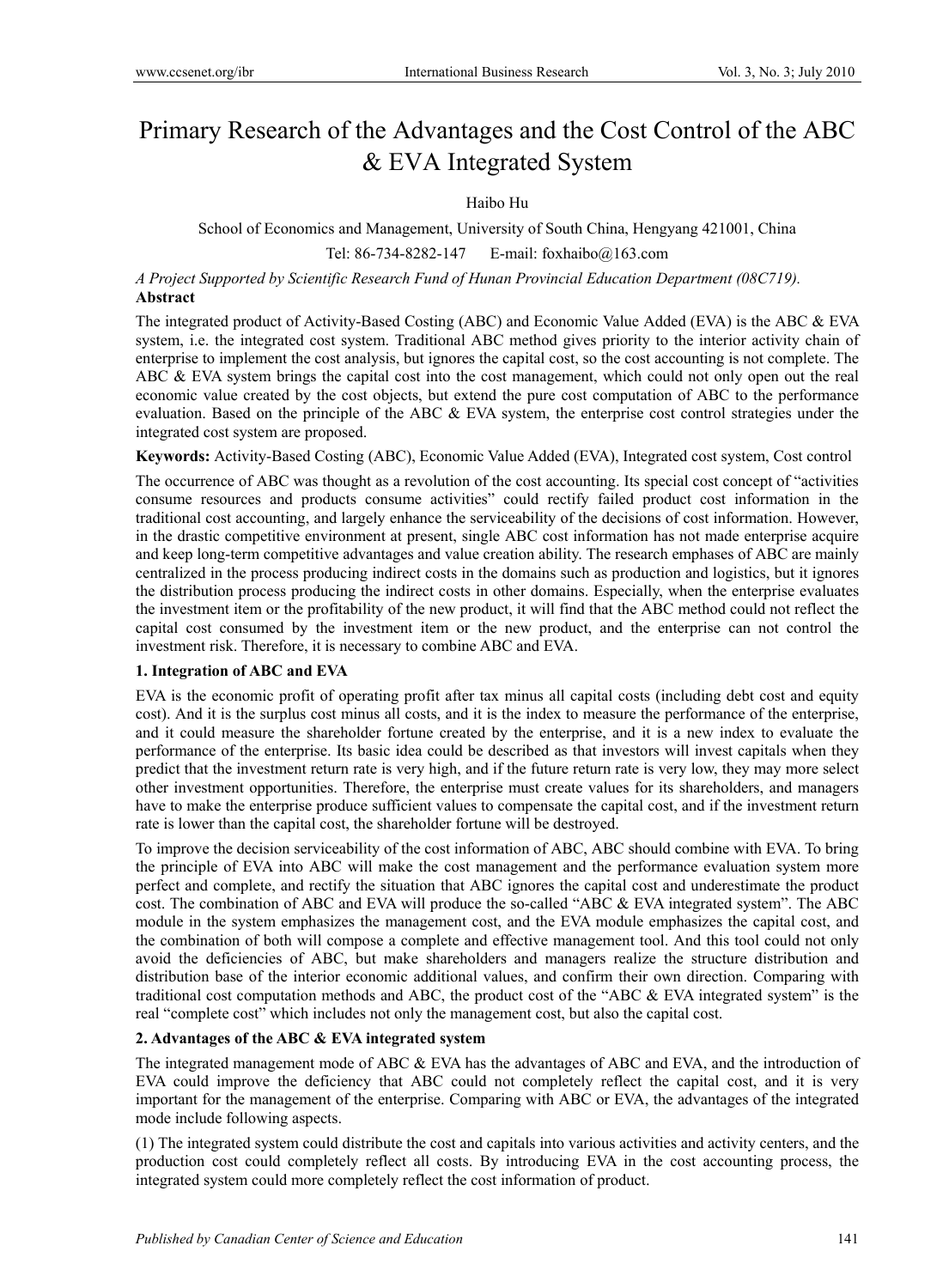(2) The cost information provided by the integrated system is really "complete cost" which includes not only the management cost, but the capital cost, and it is propitious to make enterprise managers realize that the capital is precious and limited resource, and they will more effectively and reasonably utilize capitals and stop or reduce the wastes of capitals.

(3) More exact information of product cost could offer better base for the pricing of products. The cost is an important factor for the enterprise to price the product, and generally speaking, the reduction of cost will reduce the price of product, and the integrated system of ABC & EVA would have more sales and profits, and the cost decides the lower limit of the product. Exact cost information will help the enterprise to compute proper and reasonable product price, which will influence the competitive state and the market share of the product in the market.

(4) Through accounting the product cost by the integrated mode of ABC & EVA, those products would bring values for the enterprise would be confirmed. For those products, the enterprise could implement the cost control into each activity and make the activity analysis taking the activity as the center according to the requirements of ABC, and carry out the cost control based on the cost driver to more effectively and sustainably reduce the cost. For those products which could not bring values for the enterprise, the enterprise could pursue the value maximization by new product combination.

(5) The integrated mode could not only check and evaluate the activities like ABC, and the cost driver analysis could open out various important factors influencing the performance, and the measurement and evaluation of the performance could measure and evaluate the execution effect of activity, and it could also be applied in the management to check the management of the enterprise, promote the management to more accord with shareholders' benefits and make the management plan more effectively by the change of EVA.

(6) The integrated mode could associate activities with capitals by the pertinence analysis of activities and capitals to compute the EVA of each activity, so the managers of the enterprise could more deeply understand how to create the EVA of enterprise, and how to implement relative decisions about EVA to the level that the bottom organizations could operate.

(7) It is the reasonable judgment standard to take EVA as the cost object, which could strengthen managers' sensitivity for the value creation. Under ABC, the standard to judge the rationality of cost object is the profit, but the profit will not certainly create values, and it may even destroy value, and if the standard is EVA, it could guarantee the value creation of the management, and help the enterprise to realize the target of value maximization.

#### **3. The cost control based on the ABC & EVA integrated cost system**

The cost in the view of integrated cost is the integrated cost management concept integrating EVA and ABC, and to fulfill the strategic demand of cost control, the EVA needs to be introduced based on ABC to realize the target of the lowest week resource cost of product life. The enterprise cost control based on the integrated cost view is the concept of "complete cost", and it includes the management costs and the capital costs in various activities, and it could compensate the structured deficiency that traditional activity cost view could not reflect the using cost and the opportunity cost, so the product cost will be controlled more completely and truly. The cost control based on the integrated cost view is the whole-process cost control concept to completely extend the range of cost control, and the cost control includes the pre-event control, the on-event control, and the past-event control.

#### *3.1 Pre-event cost control in the view of integrated cost*

The pre-event cost control is mainly to utilize the integrated cost view to control the design cost of product. The product design is the first part in the interior activity chain of enterprise, and it will decide the subsequent activities to large extent. The product design will largely influence the product performance, materials, technical flow, costs, and even the whole value chain. According to the estimation, 60%~80% of the costs in the lifecycle of product have been confirmed in the stage of product design. Therefore, the product design is the most important cost driver for the enterprise, and the cost is induced by the activity, and different product design plans need different activities, and various activities consume different costs. The cost control of product design based on the integrated cost view is to evaluate the value after analyzing the management cost and the capital cost consumed in various parts of the production activity, and it more accords with shareholders' beneficial target.

#### *3.2 On-event cost control in the view of integrated cost*

The on-event cost control is mainly to strengthen the control and management of stock cost, production cost, and sales cost of the product in the view of integrated cost. The capital cost control in the stock part is mainly to check and evaluate the capitals occupied by the stock and the repertory of materials, commodities, and low-value consumables in various stock parts such as purchasing activity, receiving activity, checking activity, and storing